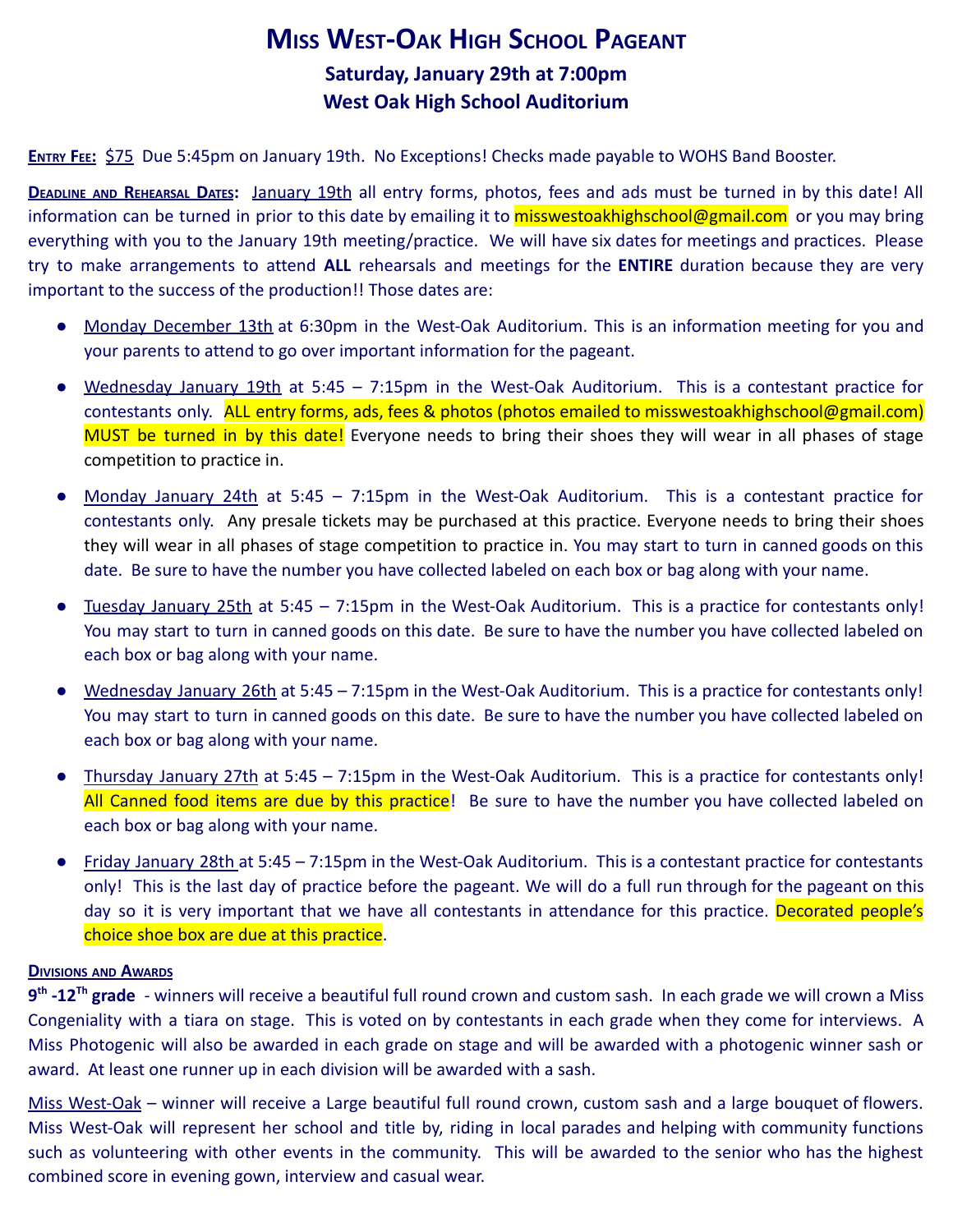#### **PAGEANT DETAILS**

#### **Interviews**

All contestants will have a private interview with the judges. Interviews are just an opportunity for the judges to get to know you and for you to get to know them. They also make things much easier for you when competing on stage because you have already had the opportunity to meet the judges! Grades  $9^{th}$ ,  $10^{th}$  and  $11^{th}$  will have 2-3 minute interviews. Seniors will have 4-5 minute interviews. Judges will mainly ask questions from information you provide about yourself on your entry form. Dress for the interview should be Sunday dress, or business interview attire. No jeans should be worn during interviews. Elegance and good taste should dictate your choice.

#### Opening Number

All contestants will wear a black outfit for opening number to go along with our Breakfast at Tiffany's theme. This can be a dress, jumpsuit, slacks and blouse or skirt and blouse. But we would like for all contestants to incorporate pearls of some type with their opening number outfit. This can be a necklace, bracelet, earrings or all three! Have fun with it and be creative and classy! Contestants will be shown a very simple basic opening number routine. Please keep in mind that as soon as you are done with your introduction you will immediately go back to the dressing room to change into your casual wear.

#### Casual Wear

Casual wear is an opportunity to show your personality and style to the judges. This is meant to be casual and fun. Judges will be judging on personality, appropriateness of attire, style and ease on stage. All attire should follow school dress code. No jeans should be worn during casual wear competition.

#### Formal Wear

Formal wear gowns are worn during the beauty phase of competition. Gowns should be full length to the floor. Judges will be judging you on your poise, fit of dress, eye contact and ease on stage.

People's Choice Winner: We will award a People's Choice trophy on stage this year. It will be awarded to the one contestant who receives the most monetary votes the day of the pageant. Each contestant will be required to decorate a shoe box that includes their name, grade and photo that will be displayed out front near registration. Boxes can be decorated with any other accessories that represent you or something you enjoy or they can go along with our Rock-N-Roll theme this year. Be sure to invite all of your friends and family to come out and support you and cheer you on! Decorated boxes are due at the Friday January 28<sup>th</sup> practice.

#### Photogenic

All photogenic entries MUST be emailed by January 24<sup>th</sup> to [misswestoakhighschool@gmail.com](mailto:misswestoakhighschool@gmail.com) and in your email be sure to include your name and grade. Also please name your photo file using your name. If for some reason you cannot email your photo you may bring a 5x7 or 8x10 print to the January 19th practice when everything is due and make sure your name and grade or labeled on the back of the photo. Photos will be sent to judges and judged prior to pageant day. There will be a photogenic winner selected in each grade and an overall photogenic winner. Photogenic grade winners will receive a photogenic sash and will be recognized on stage. The overall photogenic winner will receive a tiara and sash. Photo should be a headshot style, meaning a crop from your shoulders up. This photo is not required to be a professional photo. But it should capture your personality & style.

Miss West-Oak Heart of Service Queen: We will be crowning a Miss West-Oak Heart of Service queen. This will be the one contestant who collects/donates the **MOST new and unopened non-perishable food items**. The items collected will be donated to the local Golden Corner food bank. Each contestant is required to donate at least one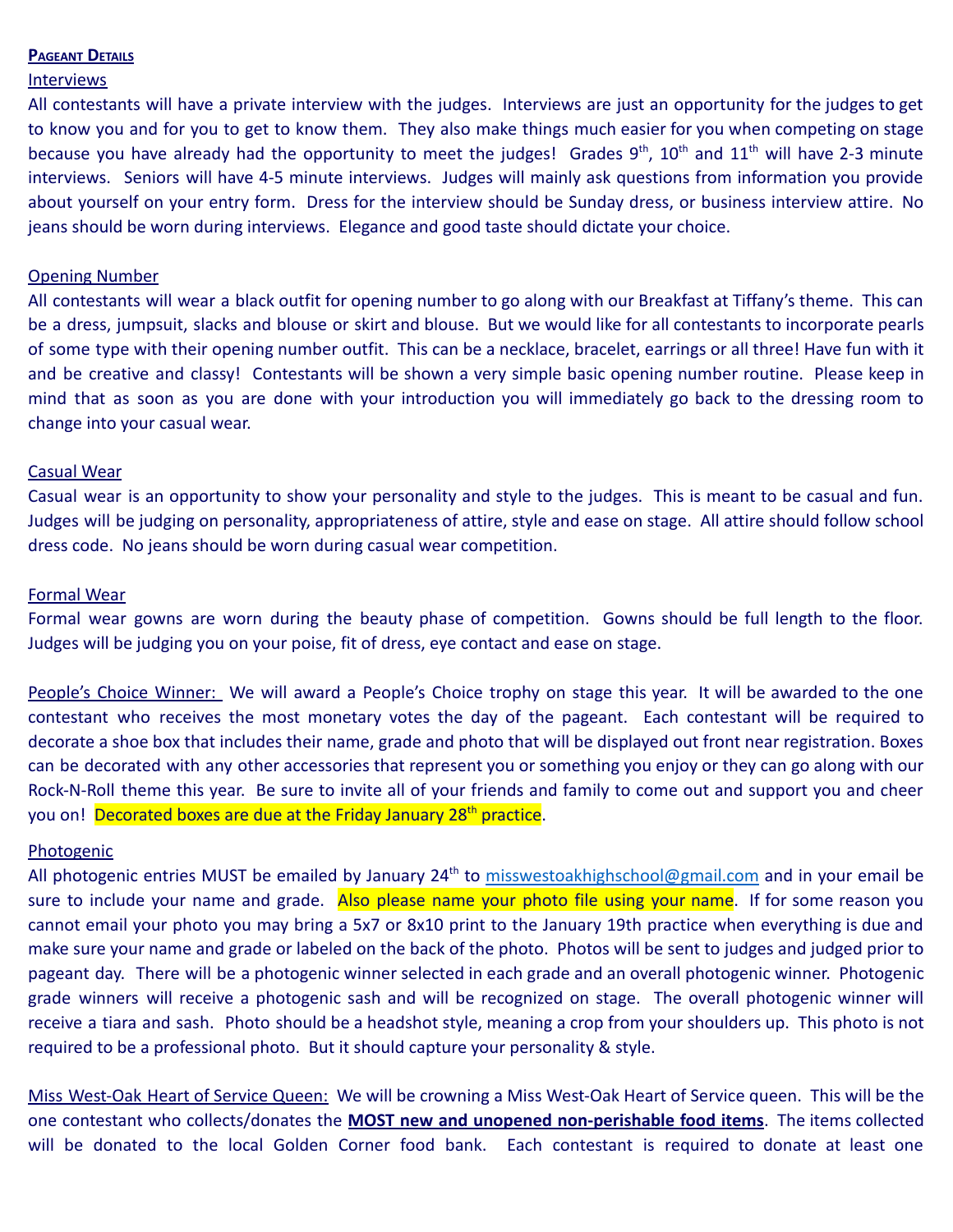non-perishable food item. All food donations are due by the January 27<sup>th</sup> practice. The winner will be announced on stage and will receive a beautiful tiara.

Miss West-Oak Sweetheart QUEEN: We are asking for all contestants to sell at least one ad to be displayed in the program book. By selling ads for the program book you will have the chance and opportunity to win another crown and title, the Miss Sweetheart Queen. This is a great way for your friends and family to wish you luck in the program book. We would like for all contestants to try and sell at least one \$25 business card size ad. This does not have to be an ad from a business, it can be from your grandparents, aunts, uncles, friends etc. all chipping in and wishing you best luck on whichever size ad you choose. Half pages can be purchased for \$50 and full pages for \$100! The one contestant who sells the most (ad page value total determine winner) will be crowned on stage as the Miss West-Oak High School Sweetheart Queen. All ads should be ready for print and ready to turn in at the Monday January 24th practice. Ads can also be emailed in prior to the pageant to [misswestoakhighschool@gmail.com](mailto:misswestoakhighschool@gmail.com) Business card ads are the standard size of a typical business card. Half page ads are half of an 8.5 x 11 sheet of paper and the full page ads are 8.5x11. This is another great way to bring home a crown!

Tickets: Tickets will be \$6 if purchased in advance. They will be available for sale at the beginning of each practice starting on January 24th. You are responsible for the tickets you purchase. If they are lost they cannot be replaced. All tickets at the door the day of the pageant will be \$8. Tickets are the same prices for ALL ages (except infants).

#### **CONTACT INFO:**

If you have need advice or have questions please email us below and we will be glad to help!

Pageant Email: [misswestoakhighschool@gmail.com](mailto:misswestoakhighschool@gmail.com)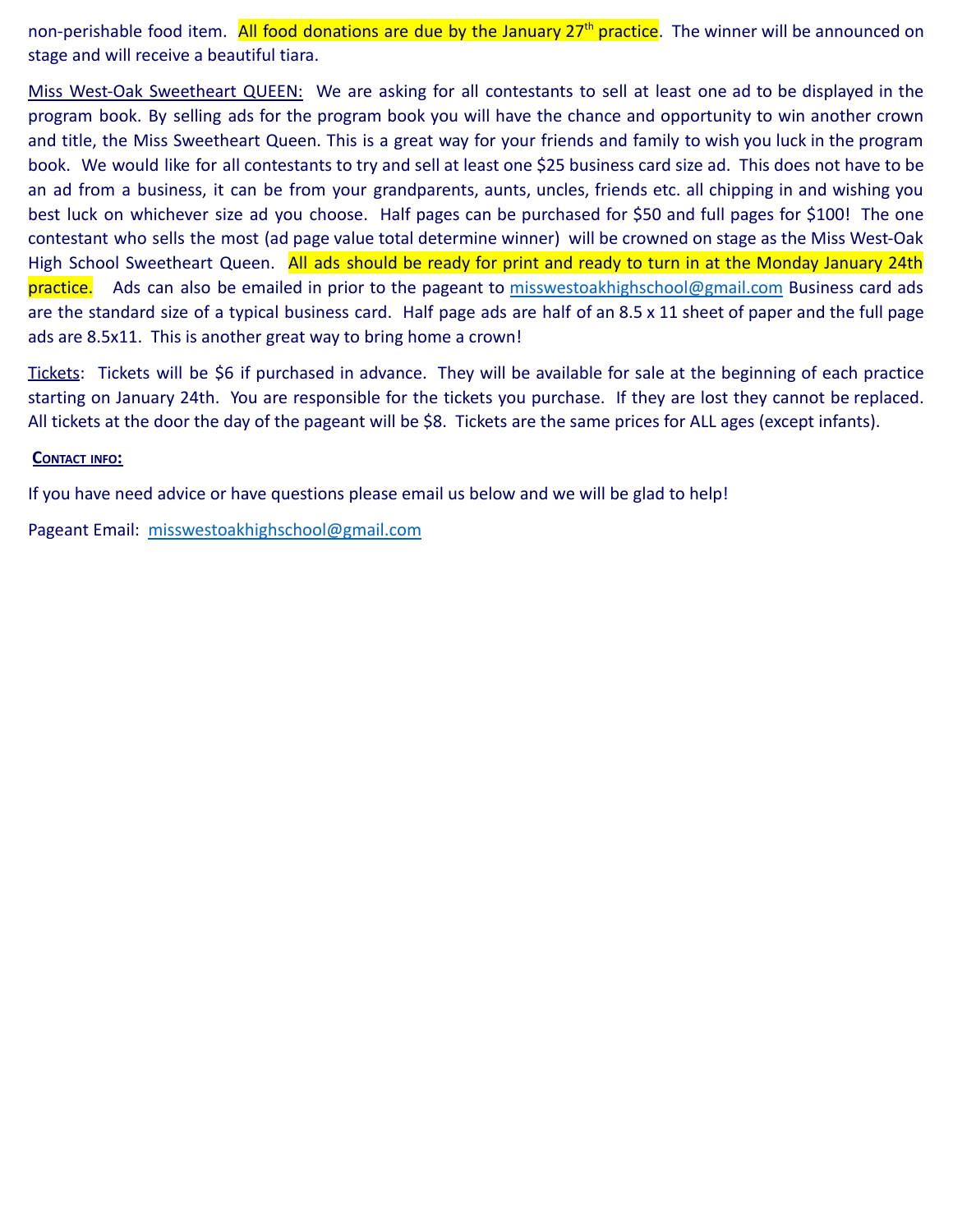### **Contestant Rules**

- Only contestants entered in the pageant are allowed at rehearsals No family or friends will be allowed.
- No food, drinks or gum will be allowed in the auditorium at any time
- Entry form should be typed and not be altered in anyway as this is what the judges will be given
- All school policies apply at rehearsals and at the pageant.
- Be sure to have transportation lined up to and from rehearsals
- All contestants must conduct themselves like a young lady at all times.
- On the day of the pageant contestants are allowed to have ONE person in the dressing room area with them up until 6:30pm. A chaperone badge will be provided to the person you would like to be with you until that time. Nobody will be allowed in the dressing room area without a chaperone badge. After 6:30 we will have plenty of female helpers to help zip and unzip girls so that they can get ready during each phase of competition.
- All contestants will need **four outfits** for competition which include; interview (business style), opening number attire which should be a black outfit of your choice (no jeans) to go along with our Breakfast at Tiffany's theme and should include pearls such as pearl earrings and or a pearl necklace, casual wear of your choice (a cute trendy outfit that shows off your personality but again no jeans), and a formal gown that should be floor length and in good taste (age appropriate). Please choose outfits that are not questionable (for example: no dresses or outfits that would show midriff and no shorts/skirts that are shorter than what the school dress code allows). Some gowns may be strapless and made with a halter top and that is fine. Be sure to use your best judgment in your selections.
- All fees are non refundable unless the pageant in canceled and not rescheduled.
- No cameras or video are allowed during rehearsals or during the pageant. On pageant day we will have an in-house photographer there taking stage shots and also shots available of winners after the pageant.
- After winners are announced the curtains will close and no family or friends are allowed on stage until group stage shots and individual stage shots of winners with the professionally photographer have been completed. Once the curtain has been opened back up family and friends may then enter the stage.
- Tickets are \$6 if sold in advance and they will be available for purchase at each practice starting on January 24th. Only a limited amount of tickets will be available at the door so be sure to purchase all tickets you need early! Door tickets are \$8 each
- Interviews for freshman will be first and seniors will interview last. Interviews will begin at approximately 2:00pm. This time is subject to change depending on the number of contestants entered.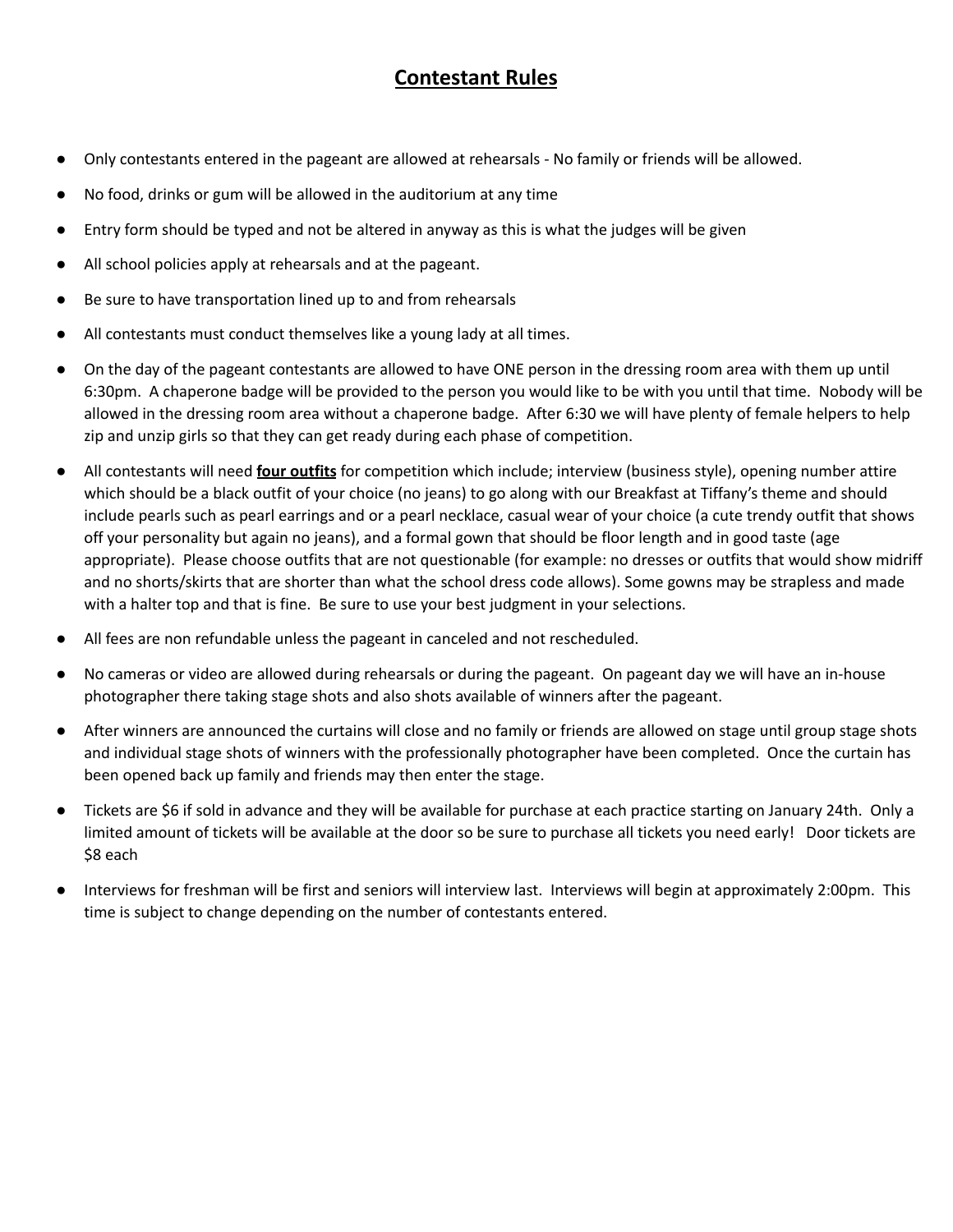### **PARENT PERMISSION FORM**

(This form must be turned in at the January 19th practice along with contestant entry form, photogenic photo and ads)

My daughter, \_\_\_\_\_\_\_\_\_\_\_\_\_\_\_\_\_\_\_\_\_\_\_\_\_\_\_\_\_\_\_\_\_\_\_\_\_\_\_, has permission to enter and compete in the 2021-2022 Miss West-Oak High School pageant. I have read and fully understand the rules and regulations for the Miss West-Oak High School pageant. I understand that all practices and meetings relating to the pageant are mandatory. I understand that Pageant Directors/sponsors or anyone connected with this pageant is not responsible for any accident, injury or loss at the pageant or during travel to and from the pageant. I also understand that the pageant will use qualified out-of-town judges and that their decision will be final. Scores and/or score sheets will not be given. Comments will be made available after the pageant via email only. All fees are non-refundable unless the pageant is canceled and not rescheduled. All info requested on these lines have been provided.

Parent/Guardian Signature: \_\_\_\_\_\_\_\_\_\_\_\_\_\_\_\_\_\_\_\_\_\_\_\_\_\_\_\_\_\_\_\_\_\_\_\_\_\_\_\_\_\_\_\_\_\_\_\_\_\_\_\_\_\_\_\_\_\_\_\_\_\_\_\_\_\_

Date:  $\Box$ 

Emergency Phone #:

Contestants Grade: \_\_\_\_\_\_\_\_\_\_\_\_\_\_\_\_\_\_\_\_\_\_\_\_\_\_\_\_\_\_\_\_\_\_\_\_\_\_\_\_\_\_\_\_\_\_\_

Contestant Shirt Size: \_\_\_\_\_\_\_\_\_\_\_\_\_\_\_\_\_\_\_\_\_\_\_\_\_\_\_\_\_\_\_\_\_\_\_\_\_\_\_\_\_\_\_\_\_\_\_